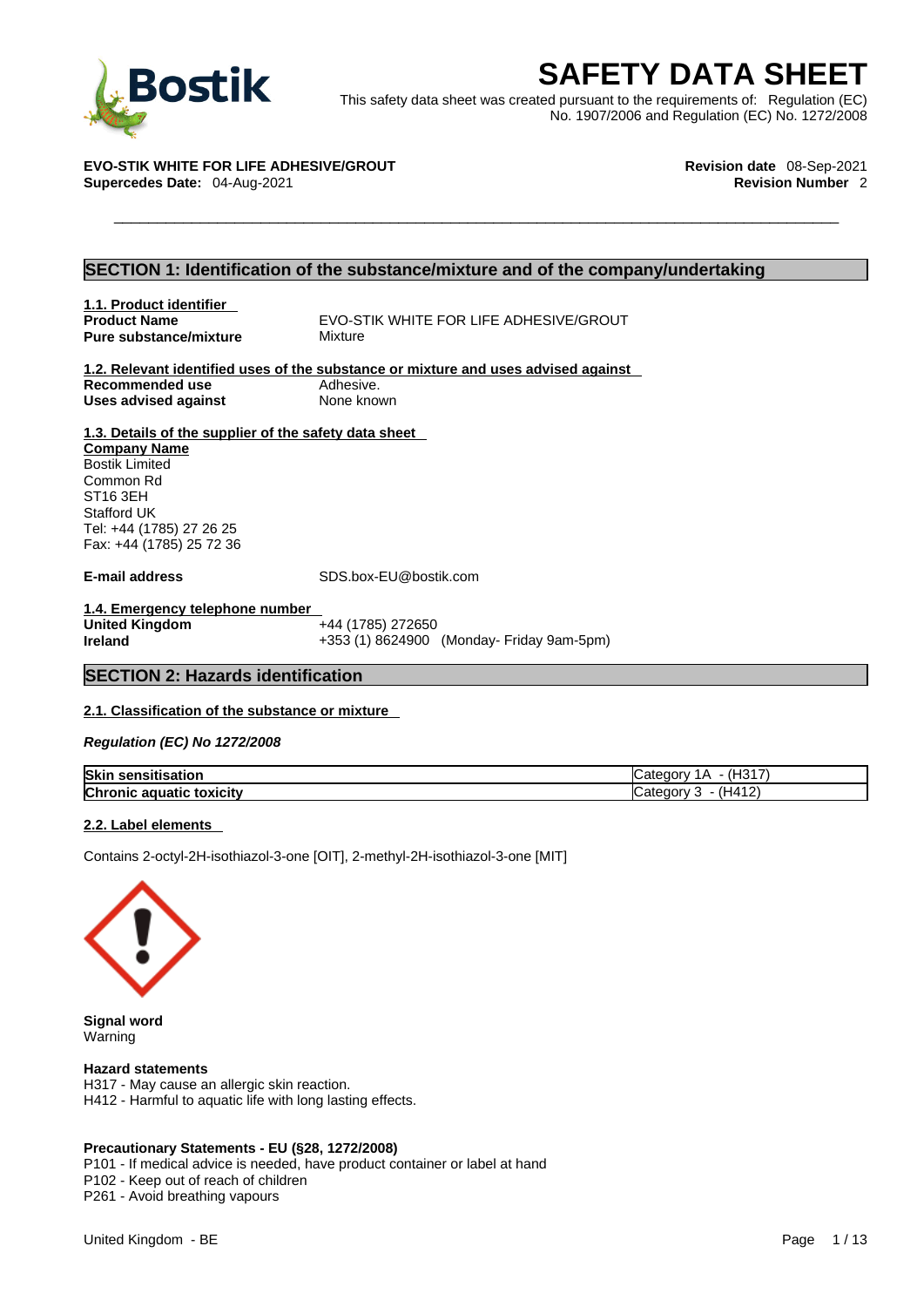## P273 - Avoid release to the environment

P280 - Wear protective gloves and eye/face protection

P302 + P352 - IF ON SKIN: Wash with plenty of water and soap

P501 - Dispose of contents/ container to an approved waste disposal plant

## **2.3. Other hazards**

May be harmful in contact with skin. Toxic to aquatic life. Harmful to aquatic life.

## **PBT & vPvB**

This mixture contains no substance considered to be persistent, bioaccumulating or toxic (PBT). This mixture contains no substance considered to be very persistent nor very bioaccumulating (vPvB).

## **SECTION 3: Composition/information on ingredients**

## **3.1 Substances**

Not applicable

## **3.2 Mixtures**

| <b>Chemical name</b>                       | <b>EC No</b> | <b>CAS No</b> | Weight-%      | <b>Classification</b>                                                                                                                                                                                                                                   | <b>Specific</b>                 | <b>REACH</b> |
|--------------------------------------------|--------------|---------------|---------------|---------------------------------------------------------------------------------------------------------------------------------------------------------------------------------------------------------------------------------------------------------|---------------------------------|--------------|
|                                            |              |               |               | according to                                                                                                                                                                                                                                            | concentration limit             | registration |
|                                            |              |               |               | <b>Regulation (EC)</b>                                                                                                                                                                                                                                  | (SCL)                           | number       |
|                                            |              |               |               | No. 1272/2008                                                                                                                                                                                                                                           |                                 |              |
|                                            |              |               |               | [CLP]<br>$\wedge$                                                                                                                                                                                                                                       |                                 |              |
| Quartz                                     | 238-878-4    | 14808-60-7    | $0.1 - 1$     |                                                                                                                                                                                                                                                         |                                 | $[4]$        |
| 3-lodo-2-propynyl<br>butylcarbamate [IPBC] | 259-627-5    | 55406-53-6    | $0.01 - 0.05$ | STOT RE 1<br>(H372)<br>Eye Dam. 1<br>(H318)<br>Skin Sens. 1<br>(H317)<br>Acute Tox. 4<br>(H302)<br>Acute Tox. 3<br>(H331)<br>Aquatic Acute 1<br>(H400)<br>Aquatic Chronic<br>1 (H410)<br>(M Factor Acute<br>$= 10$<br>(M Factor                         |                                 |              |
| 2-octyl-2H-isothiazol-3-o<br>ne [OIT]      | 247-761-7    | 26530-20-1    | $0.01 - 0.05$ | Chronic = $1)$<br>Acute Tox. 3<br>(H301)<br>Acute Tox. 3<br>(H311)<br>Acute Tox. 2<br>(H330)<br>Skin Corr. 1B<br>(H314)<br>Eye Dam 1<br>(H318)<br>Skin Sens. 1A<br>(H317)<br>Aquatic Acute 1<br>(H400)<br>Aquatic Chronic<br>1 (H410)<br>M Factor Acute | Skin Sens. 1A:<br>$C = 0.0015%$ | ÷.           |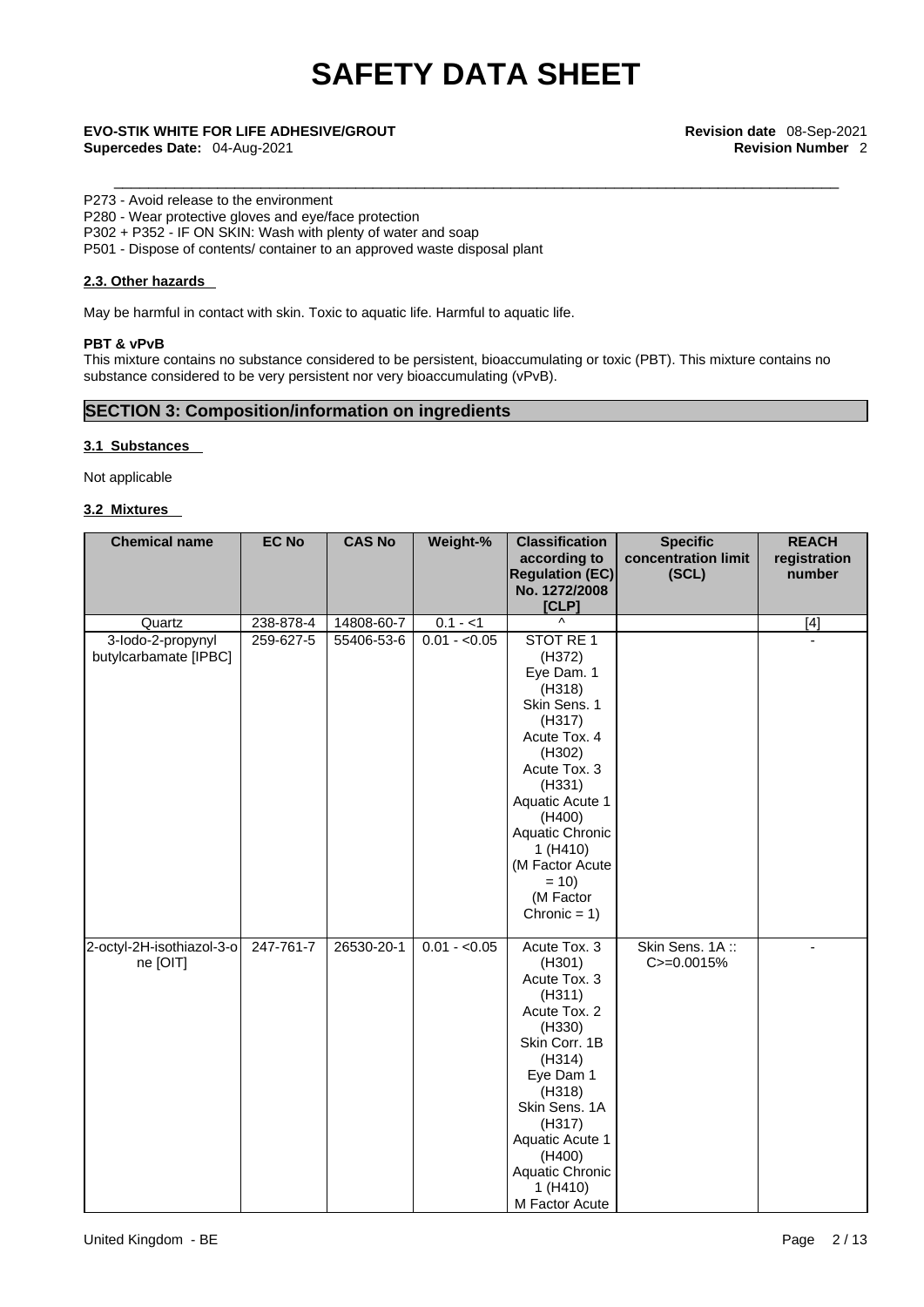# \_\_\_\_\_\_\_\_\_\_\_\_\_\_\_\_\_\_\_\_\_\_\_\_\_\_\_\_\_\_\_\_\_\_\_\_\_\_\_\_\_\_\_\_\_\_\_\_\_\_\_\_\_\_\_\_\_\_\_\_\_\_\_\_\_\_\_\_\_\_\_\_\_\_\_\_\_\_\_\_\_\_\_\_ **EVO-STIK WHITE FOR LIFE ADHESIVE/GROUT Revision date** 08-Sep-2021

**Supercedes Date:** 04-Aug-2021 **Revision Number** 2

|                          |                 |           |                            | $=100$           |               |                |
|--------------------------|-----------------|-----------|----------------------------|------------------|---------------|----------------|
|                          |                 |           |                            | M Factor Chronic |               |                |
|                          |                 |           |                            | $= 100$          |               |                |
| Zinc pyrithione          | $236 - 671 - 3$ |           | 13463-41-7 0.0015 - < 0.01 | STOT RE 1        |               | 01-2119511196- |
|                          |                 |           |                            | (H372)           |               | 46-XXXX        |
|                          |                 |           |                            | Eye Dam. 1       |               |                |
|                          |                 |           |                            | (H318)           |               |                |
|                          |                 |           |                            | Repr. 1B         |               |                |
|                          |                 |           |                            | (H360D)          |               |                |
|                          |                 |           |                            | Acute Tox. 2     |               |                |
|                          |                 |           |                            | (H330)           |               |                |
|                          |                 |           |                            | Acute Tox. 3     |               |                |
|                          |                 |           |                            | (H301)           |               |                |
|                          |                 |           |                            | Aquatic Acute 1  |               |                |
|                          |                 |           |                            | (H400)           |               |                |
|                          |                 |           |                            | Aquatic Chronic  |               |                |
|                          |                 |           |                            | 1 (H410)         |               |                |
|                          |                 |           |                            | (M Factor Acute  |               |                |
|                          |                 |           |                            | $= 1000$         |               |                |
|                          |                 |           |                            | (M Factor        |               |                |
|                          |                 |           |                            | Chronic = $10$ ) |               |                |
| 2-methyl-2H-isothiazol-3 | 220-239-6       | 2682-20-4 | $0.0015 - 0.01$            | Skin Corr. 1B    | Skin Sens. 1: | 01-2120764690- |
| -one [MIT]               |                 |           |                            | (H314)           | C>=0.0015%    | 50-xxxx        |
|                          |                 |           |                            | Eye Dam. 1       |               |                |
|                          |                 |           |                            | (H318)           |               |                |
|                          |                 |           |                            | Skin Sens. 1A    |               |                |
|                          |                 |           |                            | (H317)           |               |                |
|                          |                 |           |                            | Acute Tox. 3     |               |                |
|                          |                 |           |                            | (H301)           |               |                |
|                          |                 |           |                            | Acute Tox. 3     |               |                |
|                          |                 |           |                            | (H311)           |               |                |
|                          |                 |           |                            | Acute Tox. 2     |               |                |
|                          |                 |           |                            | (H330)           |               |                |
|                          |                 |           |                            | Aquatic Acute 1  |               |                |
|                          |                 |           |                            | (H400)           |               |                |
|                          |                 |           |                            | Aquatic Chronic  |               |                |
|                          |                 |           |                            | 1(H410)          |               |                |
|                          |                 |           |                            | M Factor Acute   |               |                |
|                          |                 |           |                            | $=10$            |               |                |
|                          |                 |           |                            | M Factor Chronic |               |                |
|                          |                 |           |                            | $= 1$            |               |                |

NOTE [4] - This substance is exempted from registration according to the provisions of Article 2(7)(a) and Annex IV of REACH

## **Full text of H- and EUH-phrases: see section 16**

Note:  $\wedge$  indicates not classified, however, the substance is listed in section 3 as it has an OEL

This product does not contain candidate substances of very high concern at a concentration >=0.1% (Regulation (EC) No. 1907/2006 (REACH), Article 59)

## **SECTION 4: First aid measures**

## **4.1. Description of first aid measures**

| <b>General advice</b> | Show this safety data sheet to the doctor in attendance.                                                             |
|-----------------------|----------------------------------------------------------------------------------------------------------------------|
| <b>Inhalation</b>     | Remove to fresh air. IF exposed or concerned: Get medical advice/attention.                                          |
| Eye contact           | Rinse thoroughly with plenty of water for at least 15 minutes, lifting lower and upper<br>eyelids. Consult a doctor. |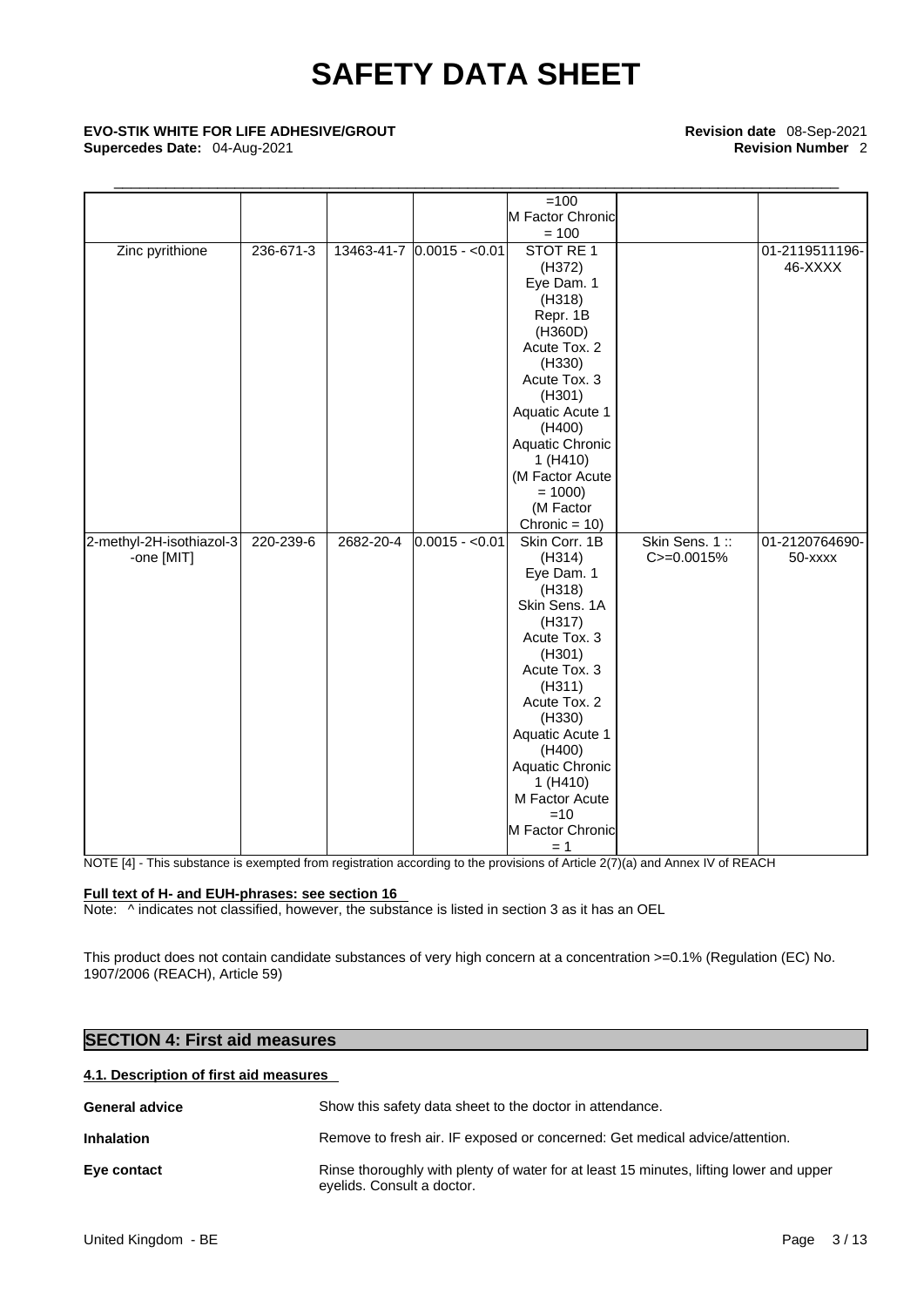## \_\_\_\_\_\_\_\_\_\_\_\_\_\_\_\_\_\_\_\_\_\_\_\_\_\_\_\_\_\_\_\_\_\_\_\_\_\_\_\_\_\_\_\_\_\_\_\_\_\_\_\_\_\_\_\_\_\_\_\_\_\_\_\_\_\_\_\_\_\_\_\_\_\_\_\_\_\_\_\_\_\_\_\_ **EVO-STIK WHITE FOR LIFE ADHESIVE/GROUT Revision date** 08-Sep-2021 **Supercedes Date: 04-Aug-2021**

| <b>Skin contact</b>                                               | Wash with soap and water. May cause an allergic skin reaction. In the case of skin<br>irritation or allergic reactions see a doctor.                                                                           |
|-------------------------------------------------------------------|----------------------------------------------------------------------------------------------------------------------------------------------------------------------------------------------------------------|
| Ingestion                                                         | Clean mouth with water. Do NOT induce vomiting. Drink 1 or 2 glasses of water. Never<br>give anything by mouth to an unconscious person.                                                                       |
| 4.2. Most important symptoms and effects, both acute and delayed  |                                                                                                                                                                                                                |
| <b>Symptoms</b>                                                   | Itching. Rashes. Hives.                                                                                                                                                                                        |
|                                                                   | 4.3. Indication of any immediate medical attention and special treatment needed                                                                                                                                |
| <b>Note to doctors</b>                                            | May cause sensitisation in susceptible persons. Treat symptomatically.                                                                                                                                         |
| <b>SECTION 5: Firefighting measures</b>                           |                                                                                                                                                                                                                |
| 5.1. Extinguishing media                                          |                                                                                                                                                                                                                |
| <b>Suitable Extinguishing Media</b>                               | Use extinguishing measures that are appropriate to local circumstances and the<br>surrounding environment.                                                                                                     |
| Unsuitable extinguishing media                                    | No information available.                                                                                                                                                                                      |
| 5.2. Special hazards arising from the substance or mixture        |                                                                                                                                                                                                                |
| chemical                                                          | Specific hazards arising from the Product is or contains a sensitiser. May cause sensitisation by skin contact.                                                                                                |
| <b>Hazardous combustion products</b>                              | Carbon dioxide (CO2).                                                                                                                                                                                          |
| 5.3. Advice for firefighters                                      |                                                                                                                                                                                                                |
| Special protective equipment and<br>precautions for fire-fighters | Firefighters should wear self-contained breathing apparatus and full firefighting turnout<br>gear. Use personal protection equipment.                                                                          |
| <b>SECTION 6: Accidental release measures</b>                     |                                                                                                                                                                                                                |
|                                                                   | 6.1. Personal precautions, protective equipment and emergency procedures                                                                                                                                       |
| <b>Personal precautions</b>                                       | Avoid contact with skin, eyes or clothing. Ensure adequate ventilation. Use personal<br>protective equipment as required. Evacuate personnel to safe areas. Keep people away<br>from and upwind of spill/leak. |
| For emergency responders                                          | Use personal protection recommended in Section 8.                                                                                                                                                              |
| 6.2. Environmental precautions                                    |                                                                                                                                                                                                                |
| <b>Environmental precautions</b>                                  | See Section 12 for additional Ecological Information.                                                                                                                                                          |
| 6.3. Methods and material for containment and cleaning up         |                                                                                                                                                                                                                |
| <b>Methods for containment</b>                                    | Prevent further leakage or spillage if safe to do so.                                                                                                                                                          |
| Methods for cleaning up                                           | Take up mechanically, placing in appropriate containers for disposal.                                                                                                                                          |
| Prevention of secondary hazards                                   | Clean contaminated objects and areas thoroughly observing environmental regulations.                                                                                                                           |
| 6.4. Reference to other sections                                  |                                                                                                                                                                                                                |
| <b>Reference to other sections</b>                                | See section 8 for more information. See section 13 for more information.                                                                                                                                       |
| <b>SECTION 7: Handling and storage</b>                            |                                                                                                                                                                                                                |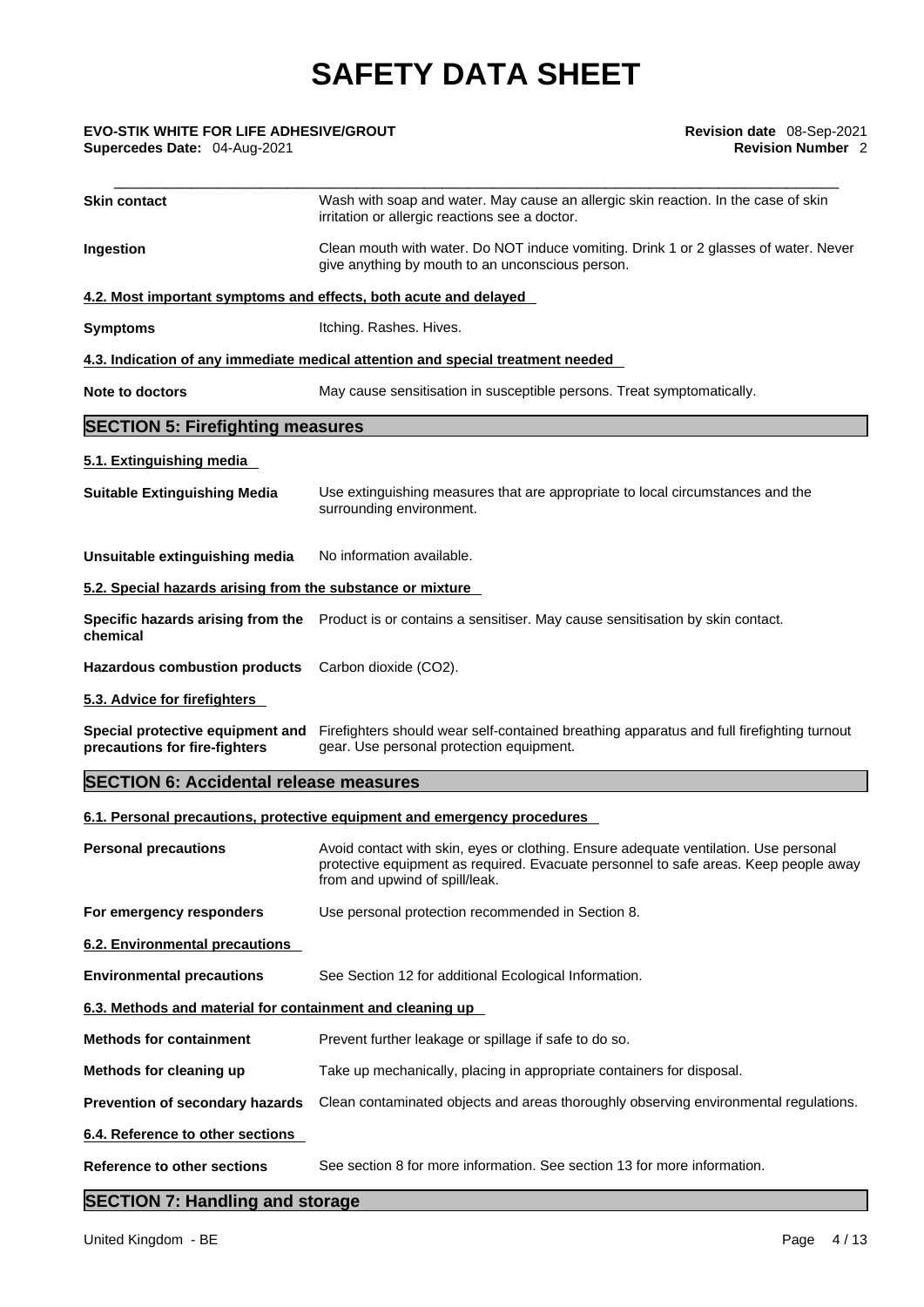## **7.1. Precautions for safe handling Advice on safe handling** Handle in accordance with good industrial hygiene and safety practice. Avoid contact with skin, eyes or clothing. Ensure adequate ventilation. In case of insufficient ventilation, wear suitable respiratory equipment. Do not eat, drink or smoke when using this product. Take off contaminated clothing and wash it before reuse. **General hygiene considerations** Handle in accordance with good industrial hygiene and safety practice. **7.2. Conditions for safe storage, including any incompatibilities Storage Conditions** Keep containers tightly closed in a dry, cool and well-ventilated place. Store locked up. Keep out of the reach of children. **7.3. Specific end use(s) Specific use(s)** Adhesive. **Risk Management Methods (RMM)** The information required is contained in this Safety Data Sheet. **Other information Observe technical data sheet. SECTION 8: Exposure controls/personal protection 8.1. Control parameters**

## **Exposure Limits**

| <b>Chemical name</b> | <b>European Union</b>     | <b>United Kingdom</b>     |
|----------------------|---------------------------|---------------------------|
| Quartz               | TWA: $0.1 \text{ mg/m}^3$ | TWA: $0.1 \text{ mg/m}^3$ |
| 14808-60-7           |                           |                           |

## **Derived No Effect Level (DNEL)** No information available

| <b>Derived No Effect Level (DNEL)</b>                |                |                                   |               |
|------------------------------------------------------|----------------|-----------------------------------|---------------|
| Quartz (14808-60-7)                                  |                |                                   |               |
| 3-lodo-2-propynyl butylcarbamate [IPBC] (55406-53-6) |                |                                   |               |
| Type                                                 | Exposure route | Derived No Effect Level<br>(DNEL) | Safety factor |
| worker<br>Long term<br>Systemic health effects       | Inhalation     | $0.023$ mg/m <sup>3</sup>         |               |
| worker<br>Short term<br>Systemic health effects      | Inhalation     | 1.16 mg/m <sup>3</sup>            |               |
| worker<br>Long term<br>Systemic health effects       | Dermal         | 2 mg/kg bw/d                      |               |

## **Predicted No Effect Concentration** No information available. **(PNEC)**

| <b>Predicted No Effect Concentration (PNEC)</b>      |                                                 |
|------------------------------------------------------|-------------------------------------------------|
| 3-lodo-2-propynyl butylcarbamate [IPBC] (55406-53-6) |                                                 |
| Environmental compartment                            | <b>Predicted No Effect Concentration (PNEC)</b> |
| Freshwater                                           | $0.001$ mg/l                                    |
| Sewage treatment plant                               | $0.44$ ma/                                      |
| Freshwater sediment                                  | 0.017 mg/kg dry weight                          |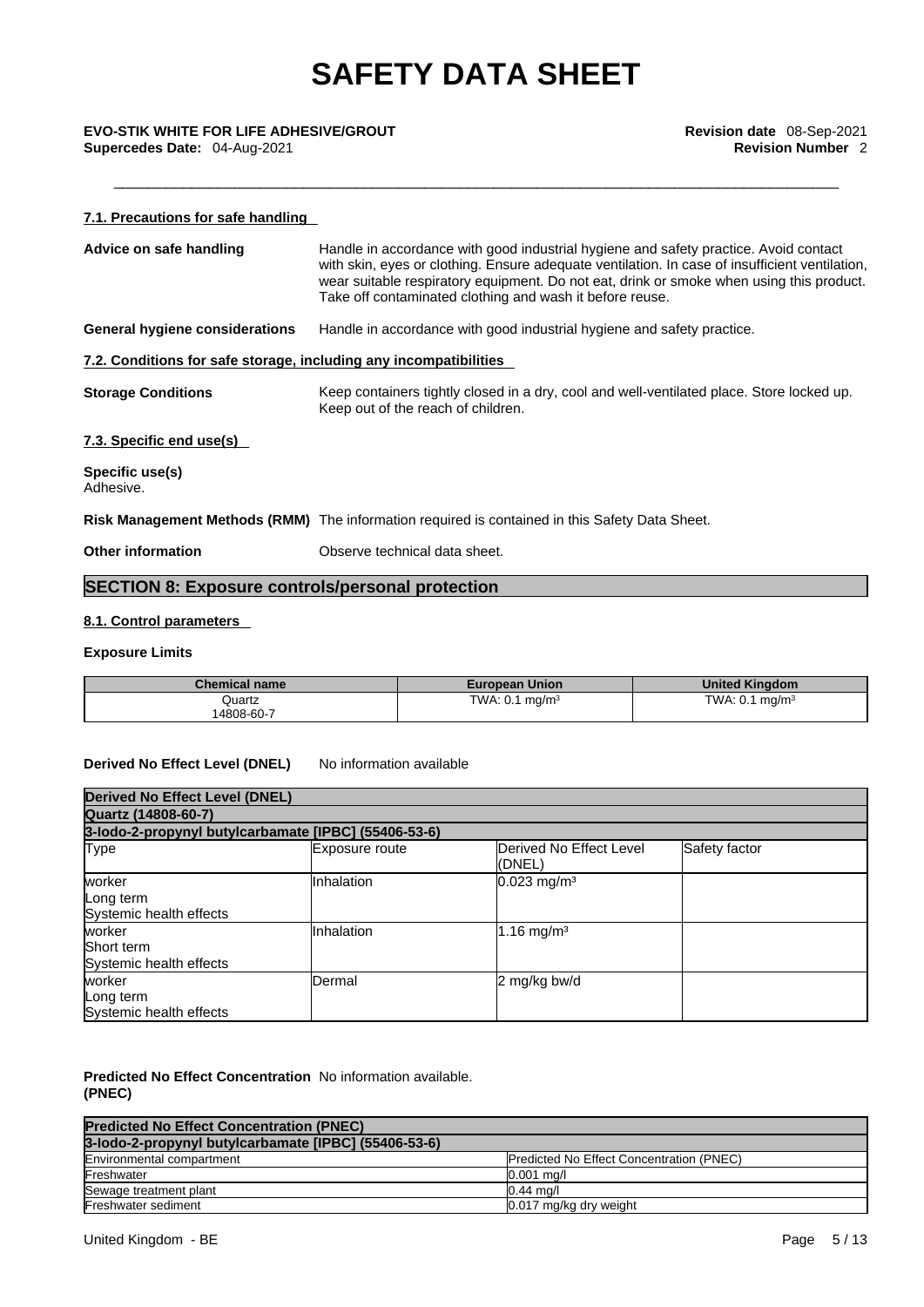**Supercedes Date:** 04-Aug-2021 **Revision Number** 2

\_\_\_\_\_\_\_\_\_\_\_\_\_\_\_\_\_\_\_\_\_\_\_\_\_\_\_\_\_\_\_\_\_\_\_\_\_\_\_\_\_\_\_\_\_\_\_\_\_\_\_\_\_\_\_\_\_\_\_\_\_\_\_\_\_\_\_\_\_\_\_\_\_\_\_\_\_\_\_\_\_\_\_\_ **EVO-STIK WHITE FOR LIFE ADHESIVE/GROUT Revision date** 08-Sep-2021

| . .<br>Mai<br>sediment | $\sim$<br>weight<br>، را ا<br>חר<br>'NU<br>ш.<br>. .  |
|------------------------|-------------------------------------------------------|
| Soil                   | ∩∩r<br>weight<br>dr.<br>11.7<br>'NU<br>. .<br>$\cdot$ |

## **8.2. Exposure controls**

| <b>Engineering controls</b>                               | Ensure adequate ventilation, especially in confined areas.                                                                                                                                                                                                                                                                                                                                                                                     |
|-----------------------------------------------------------|------------------------------------------------------------------------------------------------------------------------------------------------------------------------------------------------------------------------------------------------------------------------------------------------------------------------------------------------------------------------------------------------------------------------------------------------|
| Personal protective equipment                             |                                                                                                                                                                                                                                                                                                                                                                                                                                                |
| <b>Eye/face protection</b>                                | Tight sealing safety goggles.                                                                                                                                                                                                                                                                                                                                                                                                                  |
| <b>Hand protection</b>                                    | Wear protective gloves. Gloves must conform to standard EN 374. Ensure that the<br>breakthrough time of the glove material is not exceeded. Refer to glove supplier for<br>information on breakthrough time for specific gloves. The breakthrough time of the<br>gloves depends on the material and the thickness as well as the temperature. Gloves<br>should be replaced regularly and if there is any sign of damage to the glove material. |
| Skin and body protection                                  | Suitable protective clothing.                                                                                                                                                                                                                                                                                                                                                                                                                  |
| Environmental exposure controls No information available. |                                                                                                                                                                                                                                                                                                                                                                                                                                                |

## **SECTION 9: Physical and chemical properties**

## **9.1. Information on basic physical and chemical properties**

| <b>Physical state</b><br>Appearance<br>Colour<br>Odour<br><b>Odour threshold</b> | Liquid<br>Paste<br>No information available<br>Characteristic<br>No information available |      |
|----------------------------------------------------------------------------------|-------------------------------------------------------------------------------------------|------|
| <b>Property</b>                                                                  | <b>Values</b>                                                                             | Rema |
| рH                                                                               | No data available                                                                         |      |
| pH (as aqueous solution)                                                         | No data available                                                                         |      |
| Melting point / freezing point                                                   | No data available                                                                         |      |
| Initial boiling point and boiling                                                | No data available                                                                         |      |
| range                                                                            |                                                                                           |      |
| <b>Flash point</b>                                                               | No data available                                                                         |      |
| <b>Evaporation rate</b>                                                          | No data available                                                                         |      |
| Flammability                                                                     | Not applicable for liquids.                                                               |      |
| <b>Flammability Limit in Air</b>                                                 |                                                                                           |      |
| Upper flammability or explosive No data available<br>limits                      |                                                                                           |      |
| Lower flammability or explosive No data available                                |                                                                                           |      |
| limits                                                                           |                                                                                           |      |
| Vapour pressure                                                                  | No data available                                                                         |      |
| <b>Relative vapour density</b>                                                   | No data available                                                                         |      |
| <b>Relative density</b>                                                          | No data available                                                                         |      |
| <b>Water solubility</b>                                                          | No data available                                                                         |      |
| Solubility(ies)                                                                  | No data available                                                                         |      |
| <b>Partition coefficient</b>                                                     | No data available                                                                         |      |
| <b>Autoignition temperature</b>                                                  | No data available                                                                         |      |
| <b>Decomposition temperature</b>                                                 | No data available                                                                         |      |
| <b>Kinematic viscosity</b>                                                       | No data available                                                                         |      |
| <b>Dynamic viscosity</b>                                                         | No data available                                                                         |      |
| <b>Explosive properties</b>                                                      | No data available                                                                         |      |
| <b>Oxidising properties</b>                                                      | No data available                                                                         |      |
| 9.2. Other information                                                           |                                                                                           |      |
| Solid content (%)                                                                | No information available                                                                  |      |
| <b>VOC Content (%)</b>                                                           |                                                                                           |      |
| <b>Density</b>                                                                   | No data available                                                                         |      |

**Property Values Remarks • Method**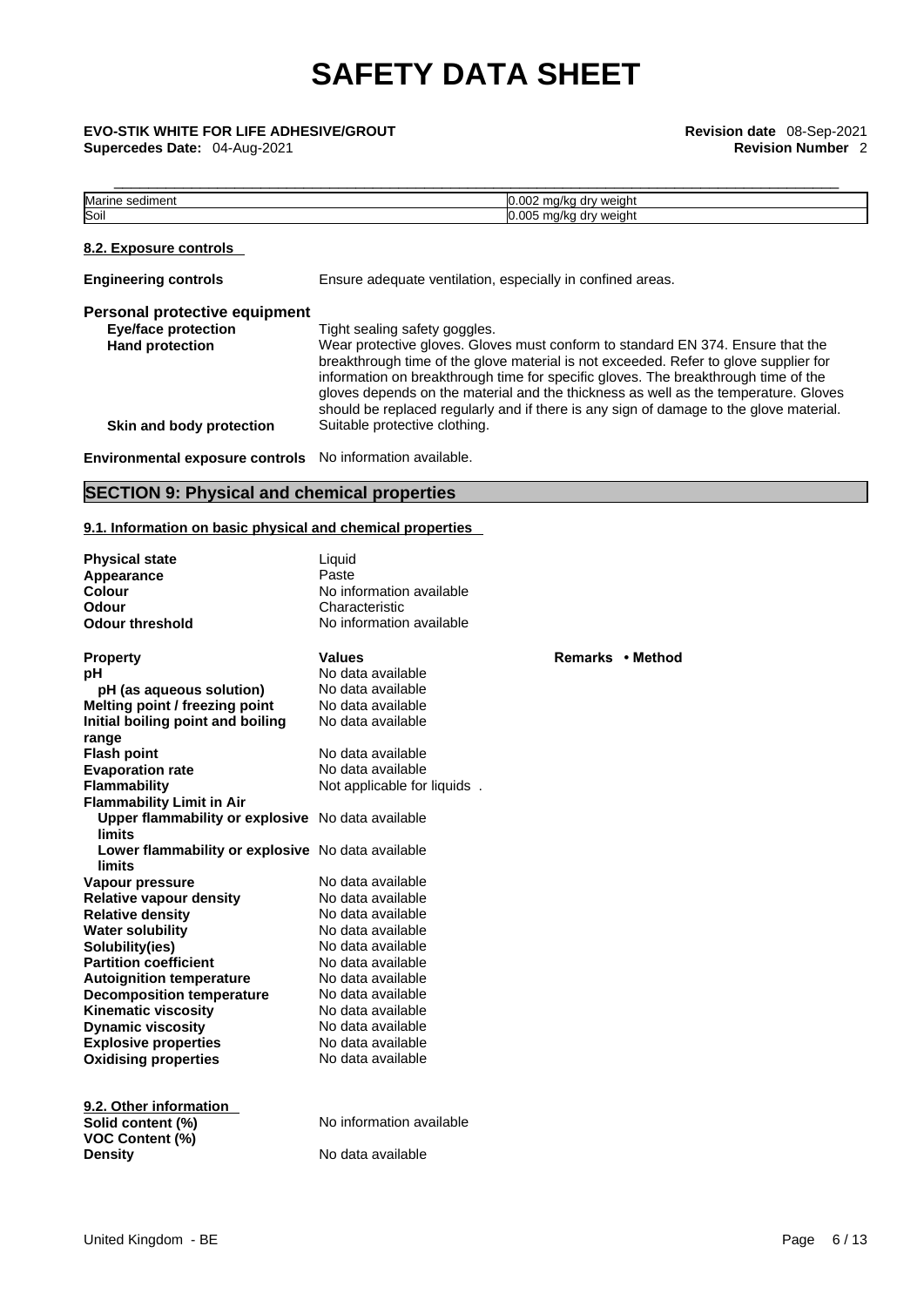\_\_\_\_\_\_\_\_\_\_\_\_\_\_\_\_\_\_\_\_\_\_\_\_\_\_\_\_\_\_\_\_\_\_\_\_\_\_\_\_\_\_\_\_\_\_\_\_\_\_\_\_\_\_\_\_\_\_\_\_\_\_\_\_\_\_\_\_\_\_\_\_\_\_\_\_\_\_\_\_\_\_\_\_ **EVO-STIK WHITE FOR LIFE ADHESIVE/GROUT Revision date** 08-Sep-2021 **Supercedes Date: 04-Aug-2021** 

| <b>SECTION 10: Stability and reactivity</b>                      |                                                                                                                                                                                                                                                                        |
|------------------------------------------------------------------|------------------------------------------------------------------------------------------------------------------------------------------------------------------------------------------------------------------------------------------------------------------------|
| 10.1. Reactivity                                                 |                                                                                                                                                                                                                                                                        |
| <b>Reactivity</b>                                                | No information available.                                                                                                                                                                                                                                              |
| 10.2. Chemical stability                                         |                                                                                                                                                                                                                                                                        |
| <b>Stability</b>                                                 | Stable under normal conditions.                                                                                                                                                                                                                                        |
| <b>Explosion data</b>                                            |                                                                                                                                                                                                                                                                        |
| Sensitivity to mechanical                                        | None.                                                                                                                                                                                                                                                                  |
| impact<br>Sensitivity to static discharge None.                  |                                                                                                                                                                                                                                                                        |
| 10.3. Possibility of hazardous reactions                         |                                                                                                                                                                                                                                                                        |
| Possibility of hazardous reactions None under normal processing. |                                                                                                                                                                                                                                                                        |
| 10.4. Conditions to avoid                                        |                                                                                                                                                                                                                                                                        |
| <b>Conditions to avoid</b>                                       | None known based on information supplied.                                                                                                                                                                                                                              |
| 10.5. Incompatible materials                                     |                                                                                                                                                                                                                                                                        |
| Incompatible materials                                           | None known based on information supplied.                                                                                                                                                                                                                              |
| 10.6. Hazardous decomposition products                           |                                                                                                                                                                                                                                                                        |
| <b>Hazardous decomposition</b><br>products                       | None under normal use conditions. Stable under recommended storage conditions.                                                                                                                                                                                         |
| <b>SECTION 11: Toxicological information</b>                     |                                                                                                                                                                                                                                                                        |
|                                                                  |                                                                                                                                                                                                                                                                        |
| 11.1. Information on toxicological effects                       |                                                                                                                                                                                                                                                                        |
| Information on likely routes of exposure                         |                                                                                                                                                                                                                                                                        |
| <b>Product Information</b>                                       |                                                                                                                                                                                                                                                                        |
| Inhalation                                                       | Based on available data, the classification criteria are not met.                                                                                                                                                                                                      |
| Eye contact                                                      | Based on available data, the classification criteria are not met.                                                                                                                                                                                                      |
| <b>Skin contact</b>                                              | May cause sensitisation by skin contact. Specific test data for the substance or mixture<br>is not available. Repeated or prolonged skin contact may cause allergic reactions with<br>susceptible persons. (based on components). May be harmful in contact with skin. |
| Ingestion                                                        | Based on available data, the classification criteria are not met.                                                                                                                                                                                                      |
|                                                                  | Symptoms related to the physical, chemical and toxicological characteristics                                                                                                                                                                                           |
| <b>Symptoms</b>                                                  | Itching. Rashes. Hives.                                                                                                                                                                                                                                                |

**The following values are calculated based on chapter 3.1 of the GHS document ATEmix (dermal)**2,674.50 mg/kg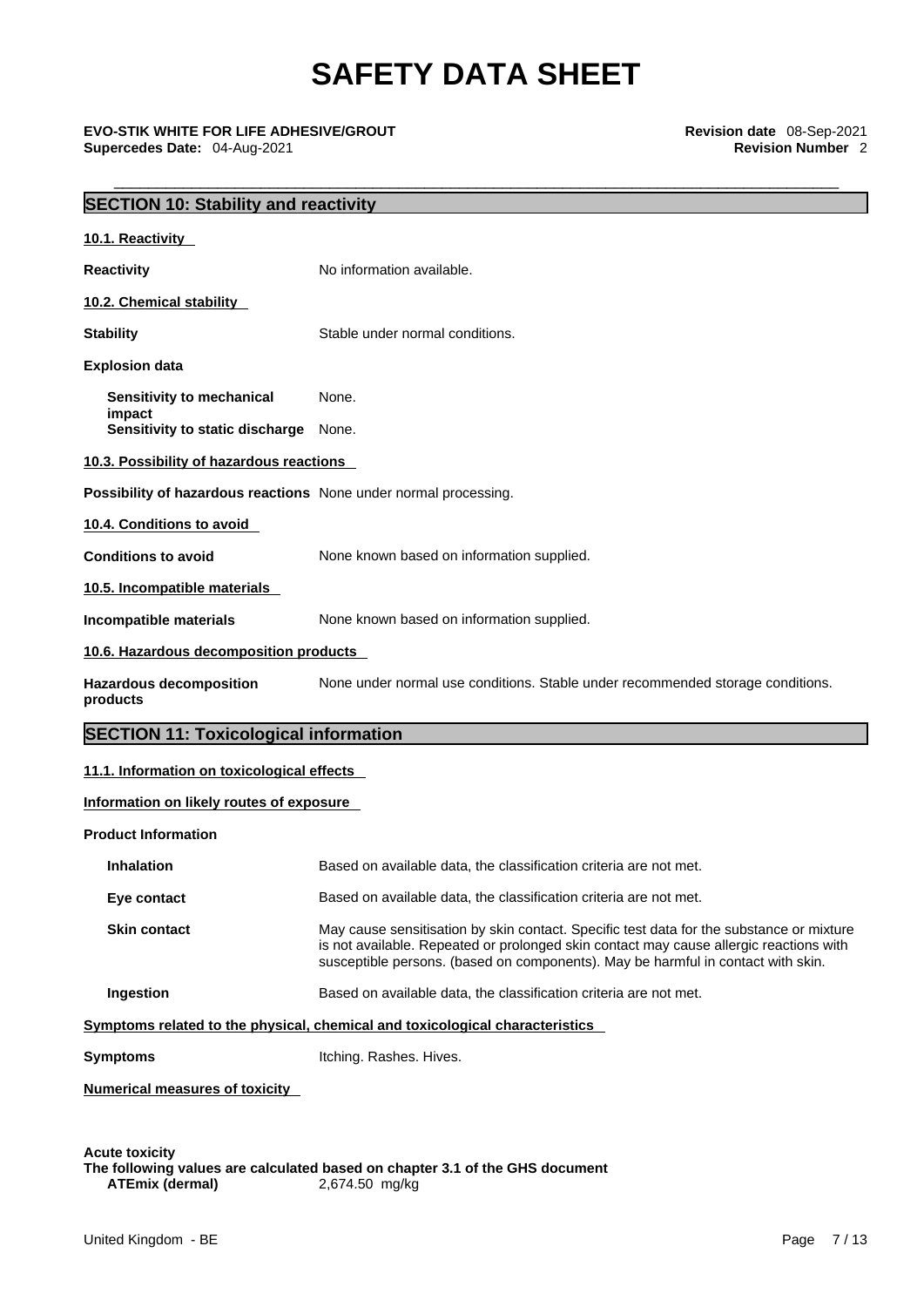# \_\_\_\_\_\_\_\_\_\_\_\_\_\_\_\_\_\_\_\_\_\_\_\_\_\_\_\_\_\_\_\_\_\_\_\_\_\_\_\_\_\_\_\_\_\_\_\_\_\_\_\_\_\_\_\_\_\_\_\_\_\_\_\_\_\_\_\_\_\_\_\_\_\_\_\_\_\_\_\_\_\_\_\_ **EVO-STIK WHITE FOR LIFE ADHESIVE/GROUT Revision date** 08-Sep-2021

### **Component Information**

| Chemical name                                            | Oral LD50                                  | Dermal LD50                                              | Inhalation LC50               |
|----------------------------------------------------------|--------------------------------------------|----------------------------------------------------------|-------------------------------|
| Quartz<br>14808-60-7                                     | >2000 mg/kg (Rattus)                       |                                                          |                               |
| 3-lodo-2-propynyl<br>butylcarbamate [IPBC]<br>55406-53-6 | LD50 = $1056$ mg/Kg (Rattus)<br>(OECD 401) | LD50 $>$ 2000 mg/Kg (Rattus)                             | $=0.67$ mg/L (Rattus) 4 h     |
| 2-octyl-2H-isothiazol-3-one<br><b>TIOT</b><br>26530-20-1 | $=125$ mg/kg (Rattus)                      | $= 690$ mg/kg (Oryctolagus<br>cuniculus)                 |                               |
| Zinc pyrithione<br>13463-41-7                            | $=177$ mg/kg (Rattus)                      | >2000 mg/kg (Oryctolagus<br>cuniculus)<br>(EPA OPP 81-2) | $4h = 1.03$ mg/L (Rattus) 4 h |
| 2-methyl-2H-isothiazol-3-one<br>[MIT]<br>2682-20-4       | LD50 =285 mg/Kg (Rattus)                   | LD50 >242 mg/Kg (Rattus)                                 | $=0.11$ mg/L (Rattus) 4 h     |

## **Delayed and immediate effects as well as chronic effects from short and long-term exposure**

| <b>Skin corrosion/irritation</b>         | Based on available data, the classification criteria are not met. |
|------------------------------------------|-------------------------------------------------------------------|
| Serious eye damage/eye irritation        | Based on available data, the classification criteria are not met. |
| <b>Respiratory or skin sensitisation</b> | May cause sensitisation by skin contact.                          |
| Germ cell mutagenicity                   | Based on available data, the classification criteria are not met. |
| Carcinogenicity                          | Based on available data, the classification criteria are not met. |

The table below indicates whether each agency has listed any ingredient as a carcinogen.

**Reproductive toxicity** Based on available data, the classification criteria are not met.

The table below indicates ingredients above the cut-off threshold considered as relevant which are listed as reproductive toxins.

| <b>Chemical name</b> | <b>European Union</b> |
|----------------------|-----------------------|
| Zinc pyrithione      | Repr. 1B              |
| 13463-41-7           |                       |

**STOT - single exposure** Based on available data, the classification criteria are not met.

**STOT** - **repeated exposure** Based on available data, the classification criteria are not met.

**Aspiration hazard Based on available data, the classification criteria are not met.** 

**11.2. Information on other hazards** 

**11.2.1. Endocrine disrupting properties**

**Endocrine disrupting properties** No information available.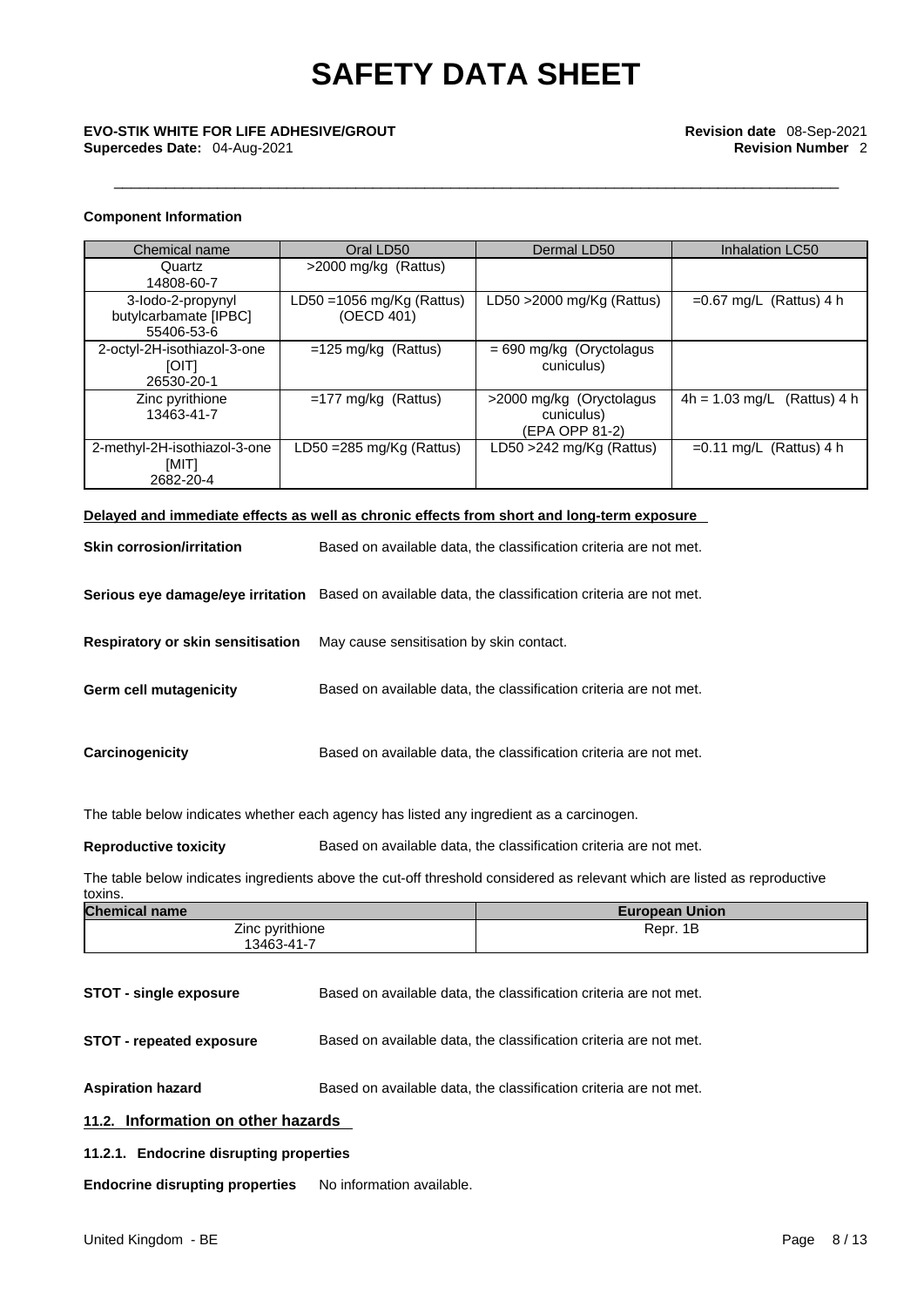## **11.2.2. Other information**

**Other adverse effects** No information available.

## **SECTION 12: Ecological information**

## **12.1. Toxicity**

**Ecotoxicity Toxic to aquatic life. Harmful to aquatic life with long lasting effects.** 

| Chemical name                                            | Algae/aquatic<br>plants                                                                                                                            | Fish                                                                             | Toxicity to<br>microorganisms | Crustacea                                                               | M-Factor | M-Factor<br>(long-term) |  |
|----------------------------------------------------------|----------------------------------------------------------------------------------------------------------------------------------------------------|----------------------------------------------------------------------------------|-------------------------------|-------------------------------------------------------------------------|----------|-------------------------|--|
| 3-lodo-2-propynyl<br>butylcarbamate [IPBC]<br>55406-53-6 | EC50 (72 hrs)<br>$0.022$ mg/l<br>Scenedesmus<br>subspicatus                                                                                        | LC50 96 h<br>$0.049 - 0.079$<br>mg/L<br>(Oncorhynchus<br>mykiss<br>flow-through) |                               | Acute EC50<br>(48hrs) 0.16<br>mg/l - Daphnia<br>magna                   | 10       |                         |  |
| 2-octyl-2H-isothiazol-3-<br>one [OIT]<br>26530-20-1      | $EC50(72h) =$<br>$0.084$ mg/L<br>(Scenedesmus<br>subspicatus)<br>(OECD 201)                                                                        | $LC50 (96h) =$<br>0.036 mg/L<br>(Oncorhynchus<br>mykiss) (OECD<br>203)           |                               | EC50 (48h)<br>$=0.42$ mg/L<br>(OECD 202)                                | 100      | 100                     |  |
| Zinc pyrithione<br>13463-41-7                            | EC50 (72hr)<br>$0.0013$ mg/l<br>(Skeletonema<br>costatum) (ISO<br>10253)<br>$0.051$ mg/l<br>(Pseudokirchner<br>iella<br>subcapitata)<br>(OECD 201) | EC50(96hr)<br>$0.0104$ mg/l<br>(Brachydanio<br>rerio) (OECD<br>203)              |                               | EC50 (48h)<br>$=0.038$ mg/L<br>Crustaceans<br>(Ilyocypris<br>dentifera) | 1000     | 10                      |  |
| 2-methyl-2H-isothiazol-<br>3-one [MIT]<br>2682-20-4      | EC50 (72hr)<br>$0.157$ mg/l<br>(Pseudokirchner<br>iella<br>subcapitata)<br>(OECD 201)                                                              | EC50 (96hr)<br>5.71 mg/l<br>(Oncorhynchus<br>mykiss) OECD<br>203                 |                               | EC50 (48hr)<br>$1.68$ mg/l<br>(Daphnia)<br>(OECD 202)                   | 10       | 1                       |  |

## **12.2. Persistence and degradability**

**Persistence and degradability** No information available.

| <b>Component Information</b>                                      |         |  |                           |  |
|-------------------------------------------------------------------|---------|--|---------------------------|--|
| 3-lodo-2-propynyl butylcarbamate [IPBC] (55406-53-6)              |         |  |                           |  |
| <b>Method</b><br>Value<br><b>Exposure time</b><br><b>IResults</b> |         |  |                           |  |
| OECD Test No. 301F: Ready                                         | 28 davs |  | Not readily biodegradable |  |
| Biodegradability: Manometric                                      |         |  |                           |  |
| Respirometry Test (TG 301 F)                                      |         |  |                           |  |

| 2-octyl-2H-isothiazol-3-one [OIT] (26530-20-1) |                      |                      |                       |
|------------------------------------------------|----------------------|----------------------|-----------------------|
| <b>Method</b>                                  | <b>Exposure time</b> | <b>Value</b>         | <b>Results</b>        |
| OECD Test No. 309: Aerobic                     |                      | IHalf-life 0.6-1.4 d | Readily biodegradable |
| Mineralization in Surface Water -              |                      |                      |                       |
| Simulation Biodegradation Test                 |                      |                      |                       |

| Zinc<br>pvrithione (13463-41-7)            |                   |                                     |                                     |
|--------------------------------------------|-------------------|-------------------------------------|-------------------------------------|
| <b>Method</b>                              | Exposure<br>⊪time | ⊺Value                              | IR۱<br>'esult⊾                      |
| <b>OECD</b><br>Test No.<br>309:<br>Aerobic |                   | Half-life<br><b>Ibiodegradation</b> | <b>Readily</b><br>biodegradable 0.5 |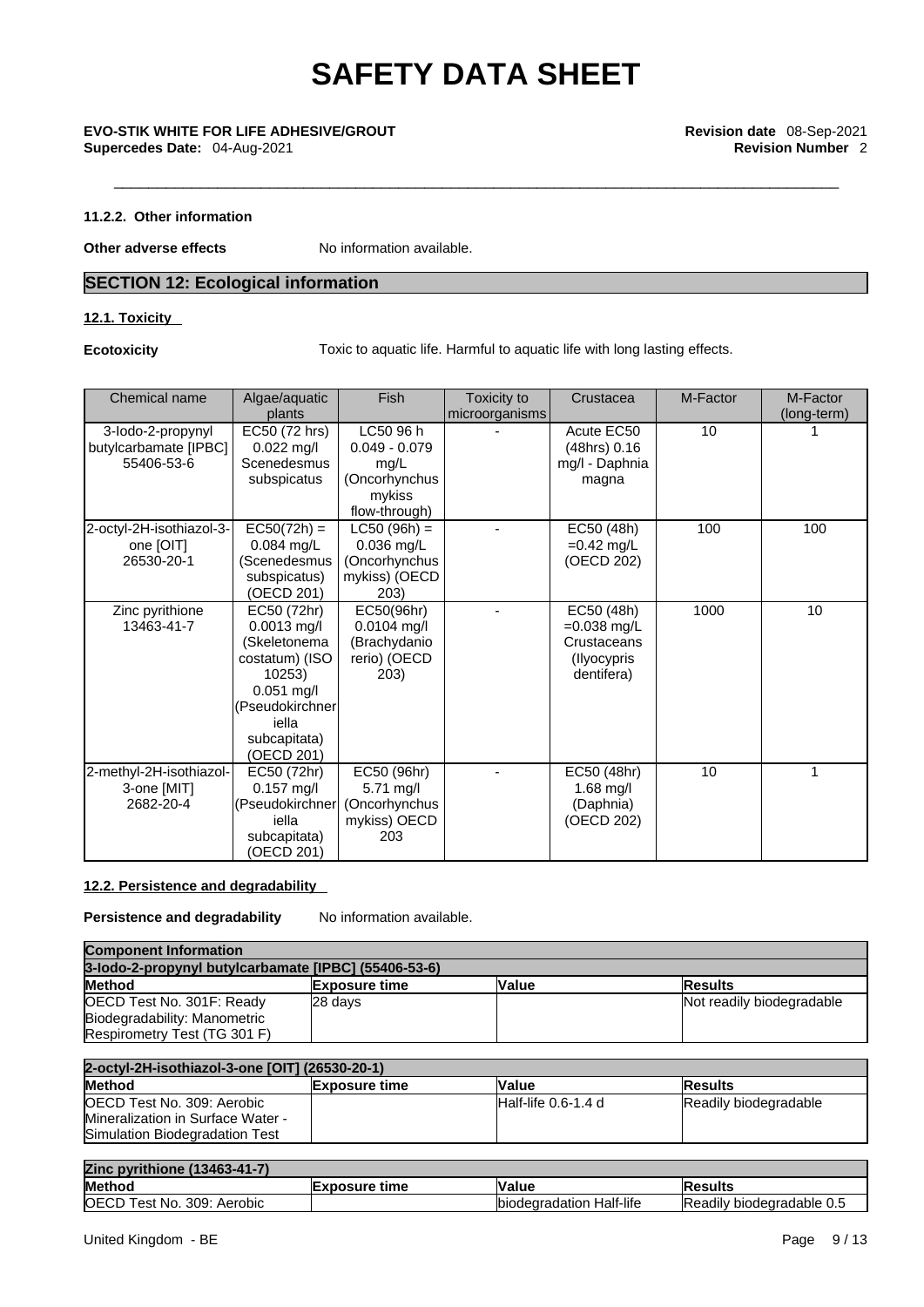**Supercedes Date:** 04-Aug-2021 **Revision Number** 2

# \_\_\_\_\_\_\_\_\_\_\_\_\_\_\_\_\_\_\_\_\_\_\_\_\_\_\_\_\_\_\_\_\_\_\_\_\_\_\_\_\_\_\_\_\_\_\_\_\_\_\_\_\_\_\_\_\_\_\_\_\_\_\_\_\_\_\_\_\_\_\_\_\_\_\_\_\_\_\_\_\_\_\_\_ **EVO-STIK WHITE FOR LIFE ADHESIVE/GROUT Revision date** 08-Sep-2021

| <b>Miner</b><br>Water -<br>√ralization in ∶<br>surtace ' |  | ldavs |
|----------------------------------------------------------|--|-------|
| Sim<br><b>Biodegradation</b><br>⊺est<br>uulation         |  |       |

| 2-methyl-2H-isothiazol-3-one [MIT] (2682-20-4) |                      |                          |                           |  |
|------------------------------------------------|----------------------|--------------------------|---------------------------|--|
| <b>Method</b>                                  | <b>Exposure time</b> | <b>Value</b>             | <b>Results</b>            |  |
| OECD Test No. 308: Aerobic and                 |                      | Half-life                | 1.28-2.1 days             |  |
| Anaerobic Transformation in                    |                      |                          |                           |  |
| <b>Aquatic Sediment Systems</b>                |                      |                          |                           |  |
| <b>OECD Test No. 309: Aerobic</b>              |                      | biodegradation Half-life | Readily biodegradable 4.1 |  |
| Mineralization in Surface Water -              |                      |                          | days                      |  |
| Simulation Biodegradation Test                 |                      |                          |                           |  |

## **12.3. Bioaccumulative potential**

**Bioaccumulation** There is no data for this product.

## **Component Information**

| Chemical name                           | <b>Partition coefficient</b> | Bioconcentration factor (BCF) |
|-----------------------------------------|------------------------------|-------------------------------|
| Quartz                                  |                              |                               |
| 14808-60-7                              |                              |                               |
| 3-lodo-2-propynyl butylcarbamate [IPBC] | 2.88                         |                               |
| 55406-53-6                              |                              |                               |
| 2-octyl-2H-isothiazol-3-one [OIT]       | 2.92                         |                               |
| 26530-20-1                              |                              |                               |
| Zinc pyrithione                         | 1.21                         |                               |
| 13463-41-7                              |                              |                               |
| 2-methyl-2H-isothiazol-3-one [MIT]      | $-0.32$                      | 3.16                          |
| 2682-20-4                               |                              |                               |

## **12.4. Mobility in soil**

**Mobility in soil** No information available.

## **12.5. Results of PBT and vPvB assessment**

**PBT and vPvB assessment** The product does not contain any substance(s) classified as PBT or vPvB.

| Chemical name                                         | PBT and vPvB assessment                                          |
|-------------------------------------------------------|------------------------------------------------------------------|
| 3-lodo-2-propynyl butylcarbamate [IPBC]<br>55406-53-6 | The substance is not PBT / vPvB<br>PBT assessment does not apply |
| 2-octyl-2H-isothiazol-3-one [OIT]<br>26530-20-1       | The substance is not PBT / vPvB                                  |
| Zinc pyrithione<br>13463-41-7                         | The substance is not PBT / vPvB                                  |
| 2-methyl-2H-isothiazol-3-one [MIT]<br>2682-20-4       | The substance is not PBT / vPvB                                  |

## **12.6. Other adverse effects**

**Other adverse effects** No information available.

## **SECTION 13: Disposal considerations**

## **13.1. Waste treatment methods**

**Waste from residues/unused products** 

Dispose of in accordance with local regulations. Dispose of waste in accordance with environmental legislation.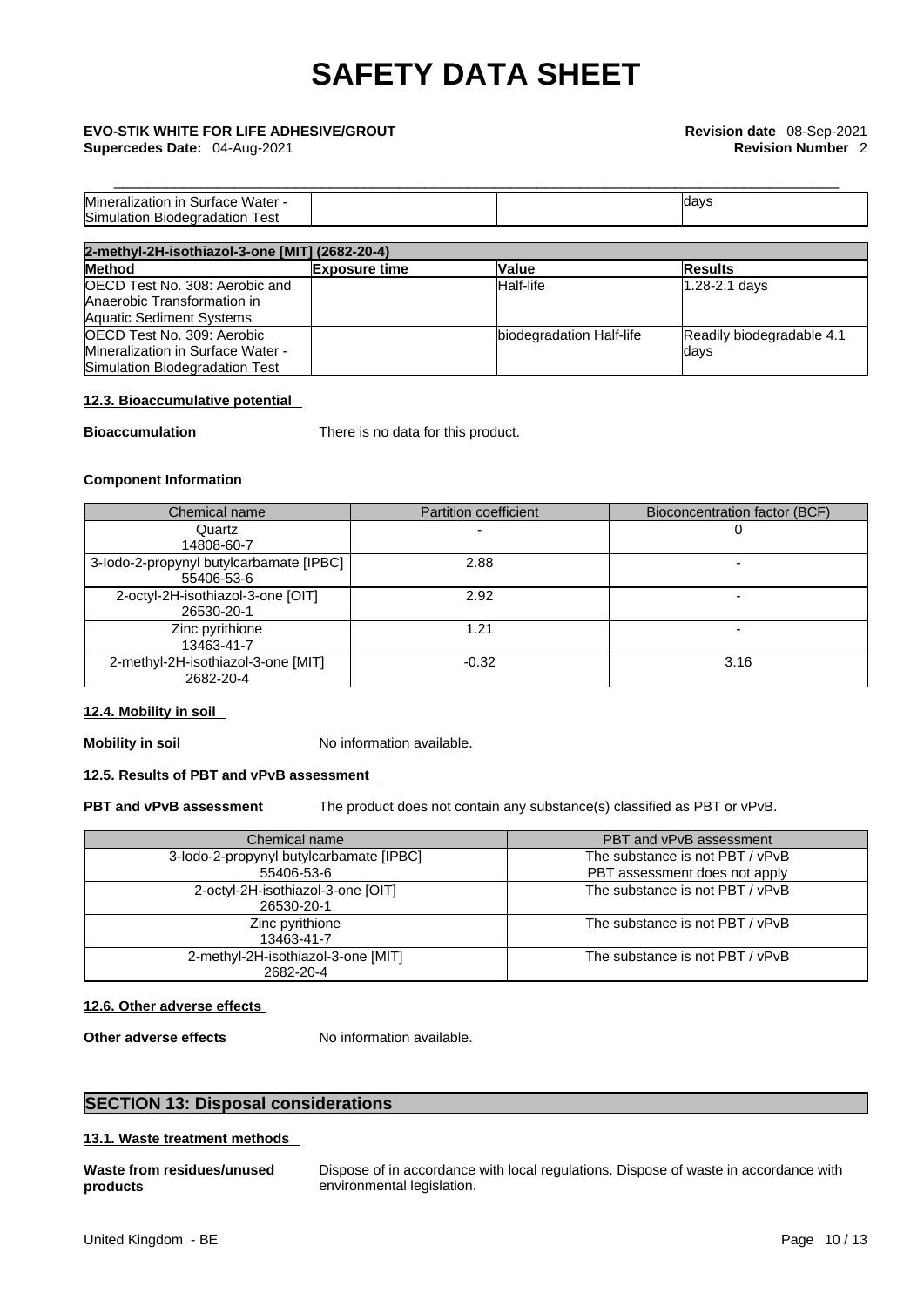\_\_\_\_\_\_\_\_\_\_\_\_\_\_\_\_\_\_\_\_\_\_\_\_\_\_\_\_\_\_\_\_\_\_\_\_\_\_\_\_\_\_\_\_\_\_\_\_\_\_\_\_\_\_\_\_\_\_\_\_\_\_\_\_\_\_\_\_\_\_\_\_\_\_\_\_\_\_\_\_\_\_\_\_ **EVO-STIK WHITE FOR LIFE ADHESIVE/GROUT Revision date** 08-Sep-2021 **Supercedes Date:** 04-Aug-2021 **Revision Number** 2

| <b>Contaminated packaging</b> | Do not reuse empty containers.                                                                         |
|-------------------------------|--------------------------------------------------------------------------------------------------------|
| <b>Other information</b>      | Waste codes should be assigned by the user based on the application for which the<br>product was used. |

## **SECTION 14: Transport information**

| <b>Land transport (ADR/RID)</b>                                                           |                |  |  |  |
|-------------------------------------------------------------------------------------------|----------------|--|--|--|
| 14.1 UN number or ID number                                                               | Not regulated  |  |  |  |
| 14.2 Proper Shipping Name                                                                 | Not regulated  |  |  |  |
| 14.3 Transport hazard class(es)                                                           | Not regulated  |  |  |  |
| 14.4 Packing group                                                                        | Not regulated  |  |  |  |
| 14.5 Environmental hazards                                                                | Not applicable |  |  |  |
| <b>14.6 Special Provisions</b>                                                            | None           |  |  |  |
|                                                                                           |                |  |  |  |
| <b>IMDG</b>                                                                               |                |  |  |  |
| 14.1 UN number or ID number                                                               | Not regulated  |  |  |  |
| 14.2 Proper Shipping Name                                                                 | Not regulated  |  |  |  |
| 14.3 Transport hazard class(es)                                                           | Not regulated  |  |  |  |
| 14.4 Packing group                                                                        | Not regulated  |  |  |  |
| 14.5 Marine pollutant                                                                     | NΡ             |  |  |  |
| <b>14.6 Special Provisions</b>                                                            | None           |  |  |  |
| 14.7 Transport in bulk according to Annex II of MARPOL and the IBC Code<br>Not applicable |                |  |  |  |
|                                                                                           |                |  |  |  |
|                                                                                           |                |  |  |  |
|                                                                                           |                |  |  |  |

| Air transport (ICAO-TI / IATA-DGR) |                |
|------------------------------------|----------------|
| 14.1 UN number or ID number        | Not regulated  |
| 14.2 Proper Shipping Name          | Not regulated  |
| 14.3 Transport hazard class(es)    | Not regulated  |
| 14.4 Packing group                 | Not regulated  |
| <b>14.5 Environmental hazards</b>  | Not applicable |
| <b>14.6 Special Provisions</b>     | None           |

## **Section 15: REGULATORY INFORMATION**

## **15.1. Safety, health and environmental regulations/legislation specific for the substance or mixture**

## **European Union**

Take note of Directive 98/24/EC on the protection of the health and safety of workers from the risks related to chemical agents at work

Check whether measures in accordance with Directive 94/33/EC for the protection of young people at work must be taken.

Take note of Directive 92/85/EC on the protection of pregnant and breastfeeding women at work

## **Registration, Evaluation, Authorization, and Restriction of Chemicals (REACh) Regulation (EC 1907/2006)**

### **SVHC: Substances of Very High Concern for Authorisation:**

This product does not contain candidate substances of very high concern at a concentration >=0.1% (Regulation (EC) No. 1907/2006 (REACH), Article 59)

## **EU-REACH (1907/2006) - Annex XVII - Substances subject to Restriction**

This product does not contain substances subject to restriction (Regulation (EC) No. 1907/2006 (REACH), Annex XVII).

## **Substance subject to authorisation per REACH Annex XIV**

This product does not contain substances subject to authorisation (Regulation (EC) No. 1907/2006 (REACH), Annex XIV)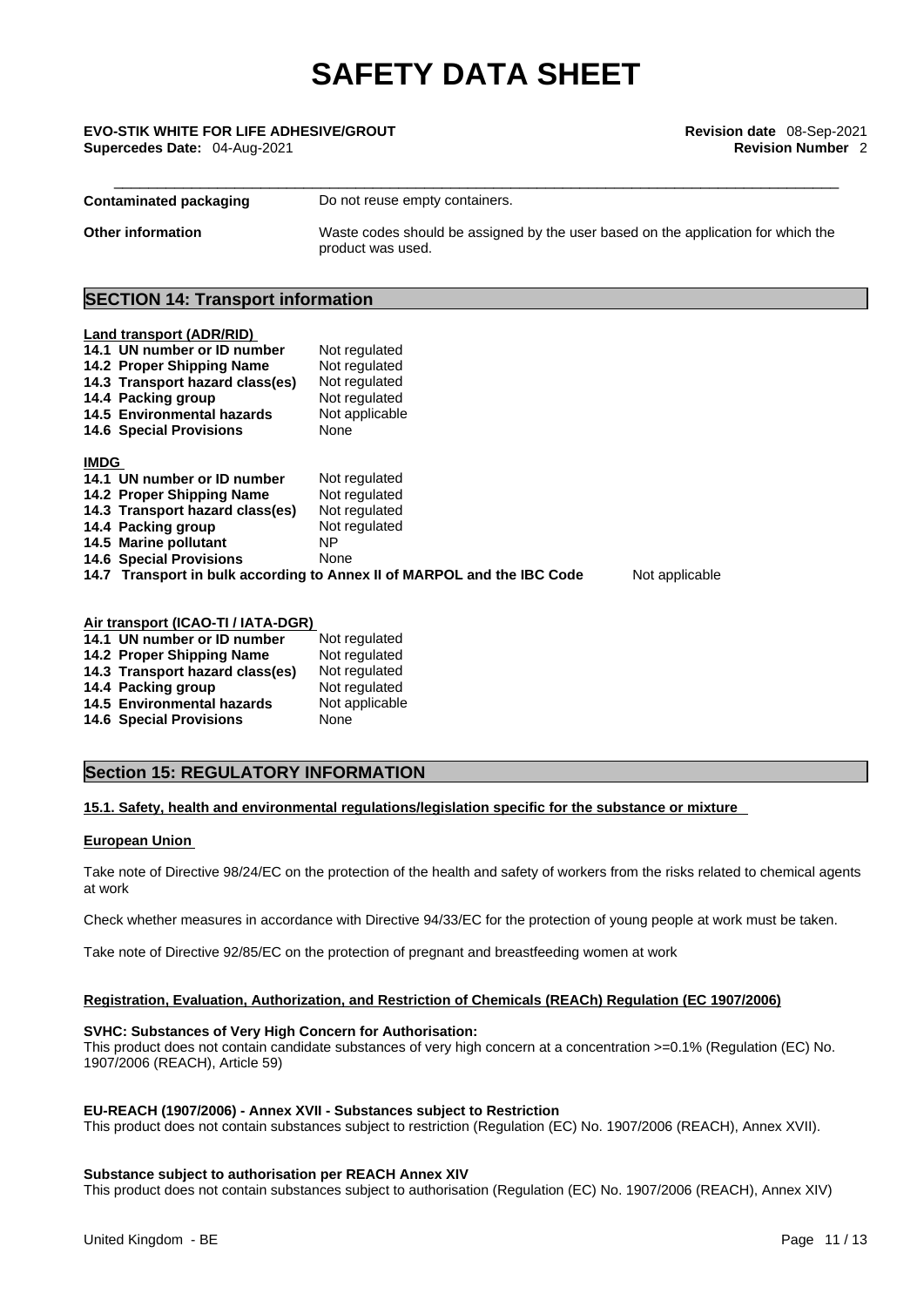**Ozone-depleting substances (ODS) regulation (EC) 1005/2009** Not applicable

**Persistent Organic Pollutants** Not applicable

## **National regulations**

## **15.2. Chemical safety assessment**

Chemical Safety Assessments have been carried out by the Reach registrants for substances registered at >10 tpa. No Chemical Safety Assessment has been carried out for this mixture

## **SECTION 16: Other information**

## **Key or legend to abbreviations and acronyms used in the safety data sheet**

## **Full text of H-Statements referred to under section 3**

H301 - Toxic if swallowed H302 - Harmful if swallowed H311 - Toxic in contact with skin H314 - Causes severe skin burns and eye damage H317 - May cause an allergic skin reaction H318 - Causes serious eye damage H330 - Fatal if inhaled H331 - Toxic if inhaled H360D - May damage the unborn child H372 - Causes damage to organs through prolonged or repeated exposure H400 - Very toxic to aquatic life H410 - Very toxic to aquatic life with long lasting effects **Legend**  TWA TWA (time-weighted average)<br>STEL STEL (Short Term Exposure L STEL (Short Term Exposure Limit) Ceiling Ceiling Limit Value \* The Skin designation<br>
Skin designation<br>
Substance(s) of SVHC SUBstance(s) of Very High Concern<br>
PBT PBT Persistent, Bioaccumulative, and To Persistent, Bioaccumulative, and Toxic (PBT) Chemicals vPvB<br>
Very Persistent and very Bioaccumulative (vPvB) Chemicals<br>
Specific target organ toxicity - Repeated exposure

## Specific target organ toxicity - Repeated exposure STOT SE Specific target organ toxicity - Single exposure EWC **EURO** European Waste Catalogue

### **Key literature references and sources for data** No information available

| <b>Prepared By</b>    | <b>Product Safety &amp; Regulatory Affairs</b> |
|-----------------------|------------------------------------------------|
| <b>Revision date</b>  | 08-Sep-2021                                    |
| Indication of changes |                                                |
| <b>Revision note</b>  | Not applicable.                                |